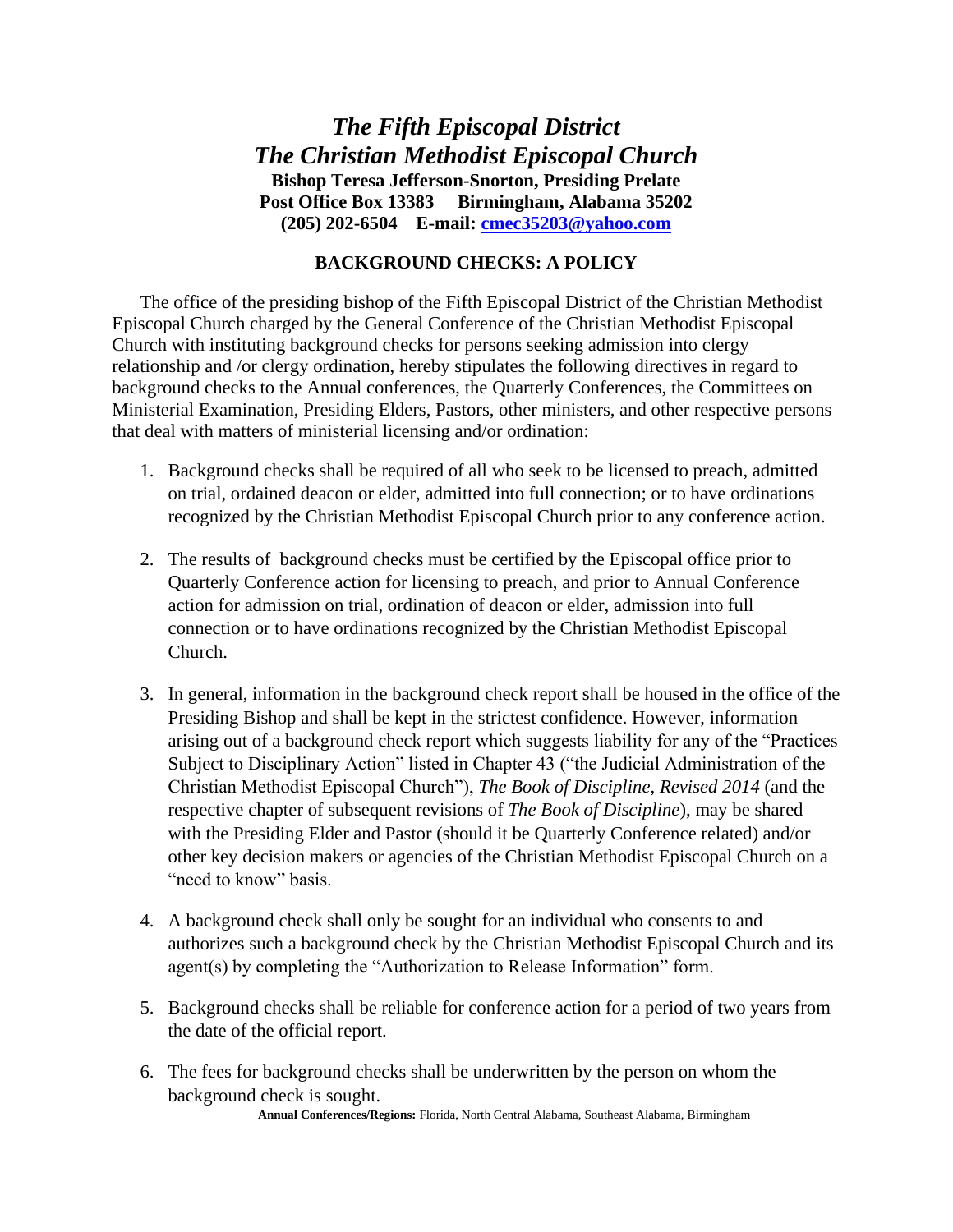## **BACKGROUND CHECKS: DISCLOSURE STATEMENT**

The office of the presiding bishop of the Fifth Episcopal District of the Christian Methodist Episcopal Church has been charged by the General Conference of the Christian Methodist Episcopal Church with instituting background checks for persons seeking admission into clergy relationship and / or clergy ordination.

Please be advised hereby that this document is a "clear and conspicuous disclosure" to all respective individuals that a report may be obtained for licensing and/or employment and/or ordination purposes.

In compliance therewith, individuals who consent to background checks are requested to sign the attached "Authorization to Release Information" form with the requested blanks completely filled in.

> OFFICE OF THE FIFTH EPISCOPALDISTRICT CHRISTIANMETHODIST EPISCOPAL CHURCH POST OFFICE BOX 13383 BIRMINGHAM, ALABAMA 35202 Email: [cmec35203@yahoo.com](mailto:cmec35203@yahoo.com) [www.cmefifthdistrict.org](http://www.cmefifthdistrict.org/)

> > *Dated August 1, 2013 Updated August 1, 2020*